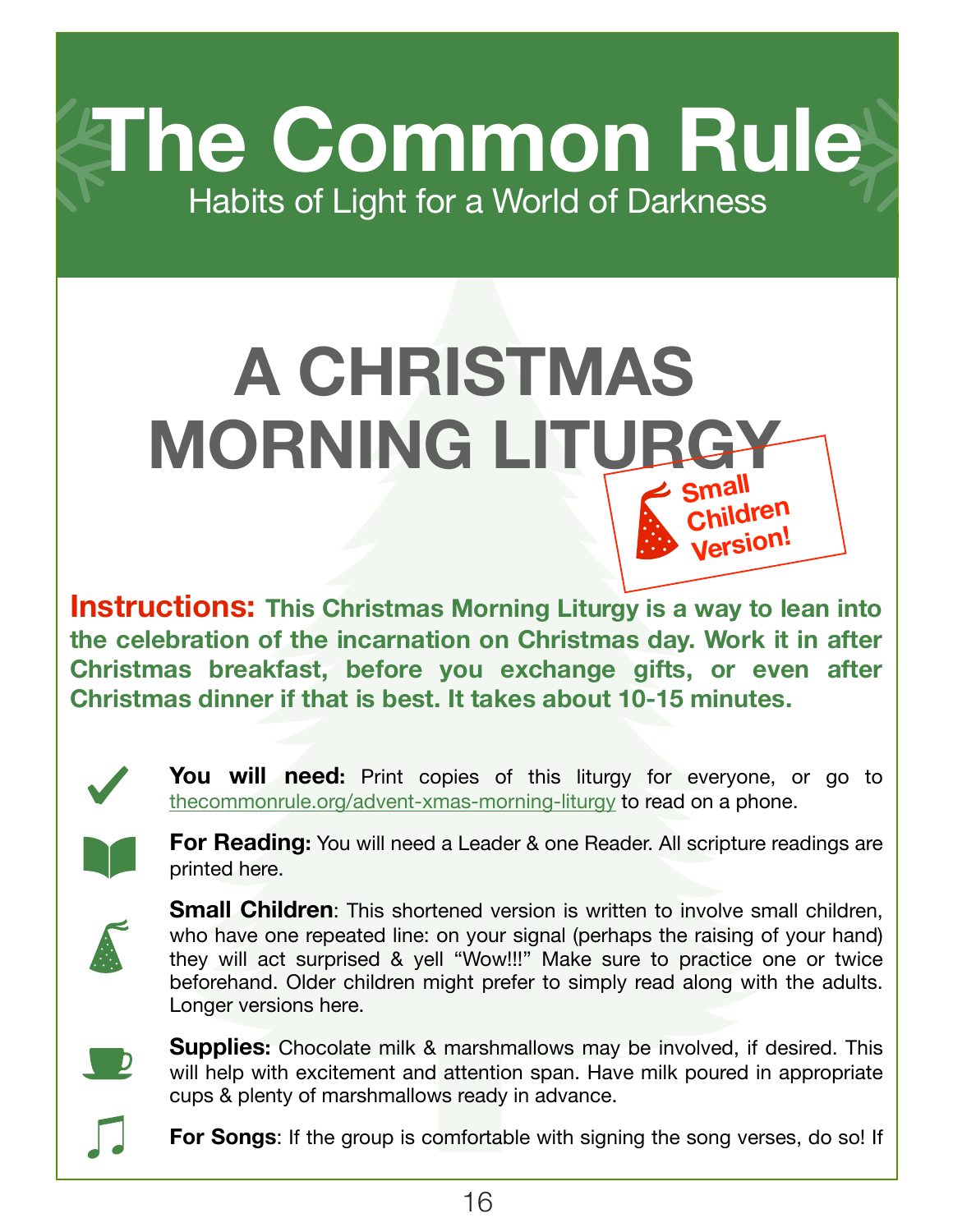

**Leader**: Merry Christmas!

**People**: Merry Christmas!

**Leader**: It was a real morning, with real people, with real bodies, like the ones sitting in this room, when a baby was born. This is how it happened:

**Reader**: *In those days a decree went out from Caesar Augustus that all the world should be registered. Joseph also went up from Galilee to Bethlehem to be registered with Mary, his betrothed, who was with child. And while they were there, the time came for her to give birth. And she gave birth to her firstborn son and wrapped him in swaddling cloths and laid him in a manger, because there was no place for them in the inn.* 

*[Leader signals children.]* **Children**: Wow!

**Leader:** I know! It was remarkable! This is why we sing:

**All Sing (or Read)**: *Away in a manger no crib for a bed. The little Lord Jesus laid down his sweet head. The stars in the sky looked down where he lay. The little Lord Jesus asleep on the hay.* 

**Leader to Children**: Do you think baby Jesus had milk in the barn? (*Entertain answers*.) Do you think he had chocolate milk? (*Entertain answers.*) Do you all want some chocolate milk while you hear more of the story? (*As chaos dies down, hand out chocolate milk*.) Now, everyone keep listening for the rest of the story:

**Reader**: *There were shepherds out in the field, keeping watch over their flock by night. And an angel of the Lord appeared to them … the angel said to them, "Fear not, for behold, I bring you good news of great joy that will be for all the people. For unto you is born this day in the city of David a Savior, who is Christ the Lord. And this will be a sign for you: you will find a baby wrapped*  in swaddling cloths and lying in a manger." And suddenly there was with the angel a multitude of *the heavenly host praising God and saying, "Glory to God in the highest, and on earth peace among those with whom he is pleased!" … [The shepherds] went with haste and found Mary and Joseph, and the baby lying in a manger. And when they saw it, they made known the saying that had been told them concerning this child. And all who heard it wondered at what the shepherds told them.*

*[Leader signals children.]*  **Children**: Wow!

**Leader**: I know. Can you believe it? A baby and a star. Fire and song. This is when the world was forever changed. It's this baby, who will save us from our sins. Can you believe it?